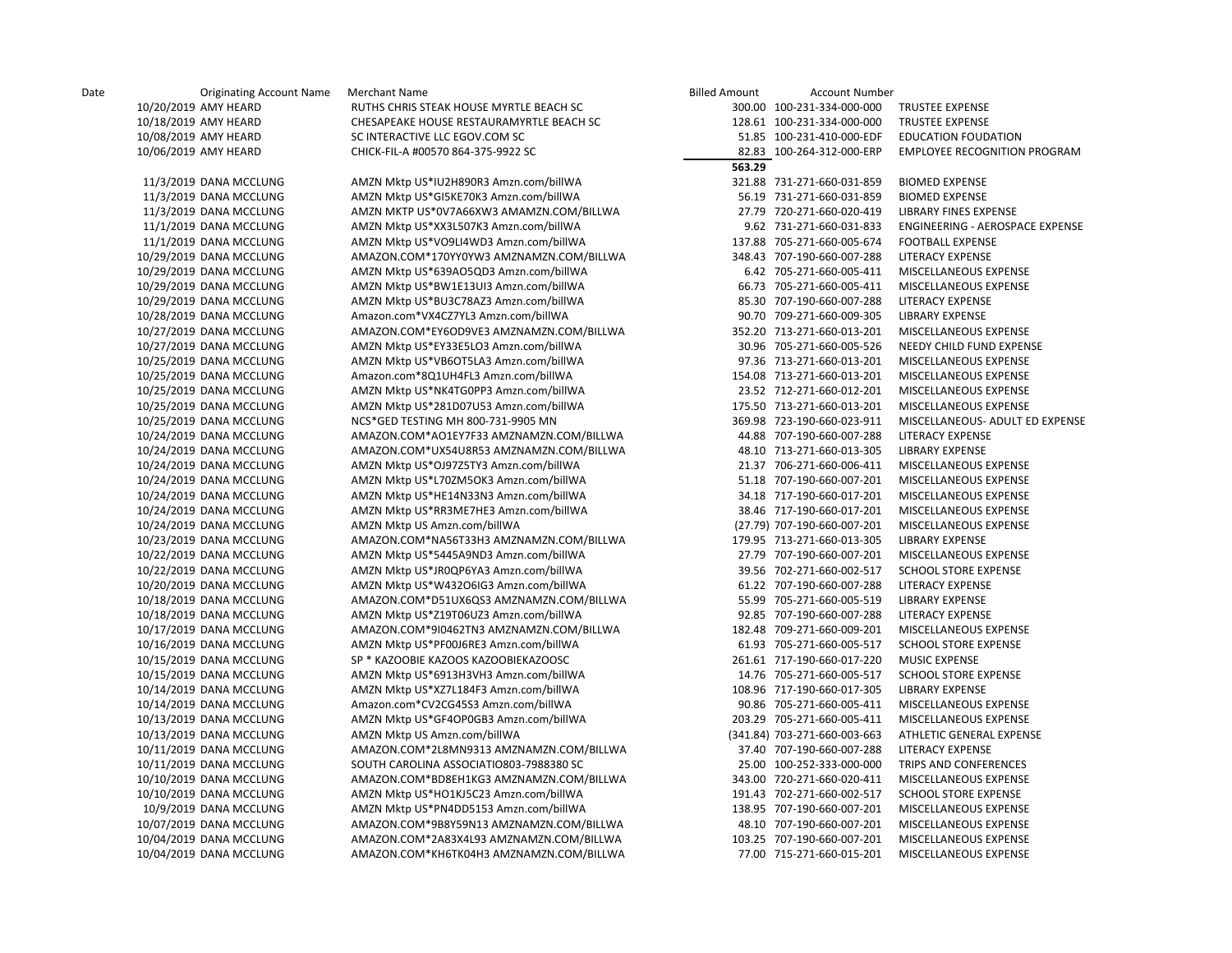10/04/2019 DANA MCCLUNG AMZN Mktp US\*9D1174T83 Amzn.com/billWA 426.89 703-271-660-003-663 ATHLETIC GENERAL EXPENSE 10/04/2019 DANA MCCLUNG AMZN Mktp US\*DR7MP53T3 Amzn.com/billWA 58.88 706-271-660-006-411 MISCELLANEOUS EXPENSE 10/04/2019 DANA MCCLUNG Amazon.com\*HO0CF1BA3 Amzn.com/billWA 45.50 709-271-660-009-305 LIBRARY EXPENSE  **5,099.73** 10/2/2019 JEROME HUDSON SC Law Enforcement 26.00 100-390-399-000-000 MISC.PURCH.SERV.- BACKGROUND CKS 10/2/2019 JEROME HUDSON SC Law Enforcement 26.00 100-390-399-000-000 MISC.PURCH.SERV.- BACKGROUND CKS 10/2/2019 JEROME HUDSON SC Law Enforcement 26.00 100-390-399-000-000 MISC.PURCH.SERV.- BACKGROUND CKS 10/2/2019 JEROME HUDSON SC Law Enforcement 26.00 100-390-399-000-000 MISC.PURCH.SERV.- BACKGROUND CKS 10/2/2019 JEROME HUDSON SC Law Enforcement 26.00 100-390-399-000-000 MISC.PURCH.SERV.- BACKGROUND CKS 10/2/2019 JEROME HUDSON SC Law Enforcement 26.00 100-390-399-000-000 MISC.PURCH.SERV.- BACKGROUND CKS 10/2/2019 JEROME HUDSON SC Law Enforcement 26.00 100-390-399-000-000 MISC.PURCH.SERV.- BACKGROUND CKS 10/2/2019 JEROME HUDSON SC Law Enforcement 26.00 100-390-399-000-000 MISC.PURCH.SERV.- BACKGROUND CKS 10/2/2019 JEROME HUDSON SC Law Enforcement 26.00 100-390-399-000-000 MISC.PURCH.SERV.- BACKGROUND CKS 10/2/2019 JEROME HUDSON SC Law Enforcement 26.00 100-390-399-000-000 MISC.PURCH.SERV.- BACKGROUND CKS 10/2/2019 JEROME HUDSON SC Law Enforcement 26.00 100-390-399-000-000 MISC.PURCH.SERV.- BACKGROUND CKS 10/3/2019 JEROME HUDSON SC Law Enforcement 26.00 100-390-399-000-000 MISC.PURCH.SERV.- BACKGROUND CKS 10/3/2019 JEROME HUDSON SC Law Enforcement 26.00 100-390-399-000-000 MISC.PURCH.SERV.- BACKGROUND CKS 10/4/2019 JEROME HUDSON SC Law Enforcement 26.00 100-390-399-000-000 MISC.PURCH.SERV.- BACKGROUND CKS 10/4/2019 JEROME HUDSON SC Law Enforcement 26.00 100-390-399-000-000 MISC.PURCH.SERV.- BACKGROUND CKS 10/4/2019 JEROME HUDSON SC Law Enforcement 26.00 100-390-399-000-000 MISC.PURCH.SERV.- BACKGROUND CKS 10/4/2019 JEROME HUDSON SC Law Enforcement 26.00 100-390-399-000-000 MISC.PURCH.SERV.- BACKGROUND CKS 10/4/2019 JEROME HUDSON SC Law Enforcement 26.00 100-390-399-000-000 MISC.PURCH.SERV.- BACKGROUND CKS 10/4/2019 JEROME HUDSON SC Law Enforcement 26.00 100-390-399-000-000 MISC.PURCH.SERV.- BACKGROUND CKS 10/7/2019 JEROME HUDSON SC Law Enforcement 26.00 100-390-399-000-000 MISC.PURCH.SERV.- BACKGROUND CKS 10/7/2019 JEROME HUDSON SC Law Enforcement 26.00 100-390-399-000-000 MISC.PURCH.SERV.- BACKGROUND CKS 10/7/2019 JEROME HUDSON SC Law Enforcement 26.00 100-390-399-000-000 MISC.PURCH.SERV.- BACKGROUND CKS 10/7/2019 JEROME HUDSON SC Law Enforcement 26.00 100-390-399-000-000 MISC.PURCH.SERV.- BACKGROUND CKS 10/7/2019 JEROME HUDSON SC Law Enforcement 26.00 100-390-399-000-000 MISC.PURCH.SERV.- BACKGROUND CKS 10/7/2019 JEROME HUDSON SC Law Enforcement 26.00 100-390-399-000-000 MISC.PURCH.SERV.- BACKGROUND CKS 10/7/2019 JEROME HUDSON SC Law Enforcement 26.00 100-390-399-000-000 MISC.PURCH.SERV.- BACKGROUND CKS 10/7/2019 JEROME HUDSON SC Law Enforcement 26.00 100-390-399-000-000 MISC.PURCH.SERV.- BACKGROUND CKS 10/7/2019 JEROME HUDSON SC Law Enforcement 26.00 100-390-399-000-000 MISC.PURCH.SERV.- BACKGROUND CKS 10/8/2019 JEROME HUDSON SC Law Enforcement 26.00 100-390-399-000-000 MISC.PURCH.SERV.- BACKGROUND CKS 10/9/2019 JEROME HUDSON Gaylord Resorts 696.75 394-224-333-063-000 TRIPS/ PD 10/9/2019 JEROME HUDSON Gaylord Resorts 696.75 394-224-333-063-000 TRIPS/ PD 10/9/2019 JEROME HUDSON Gaylord Resorts (137.37) 394-224-333-063-000 TRIPS/ PD 10/9/2019 JEROME HUDSON SC Law Enforcement 26.00 100-390-399-000-000 MISC.PURCH.SERV.- BACKGROUND CKS 10/9/2019 JEROME HUDSON SC Law Enforcement 26.00 100-390-399-000-000 MISC.PURCH.SERV.- BACKGROUND CKS 10/9/2019 JEROME HUDSON SC Law Enforcement 26.00 100-390-399-000-000 MISC.PURCH.SERV.- BACKGROUND CKS 10/9/2019 JEROME HUDSON SC Law Enforcement 8.00 100-390-399-000-000 MISC.PURCH.SERV.- BACKGROUND CKS 10/9/2019 JEROME HUDSON SC Law Enforcement 8.00 100-390-399-000-000 MISC.PURCH.SERV.- BACKGROUND CKS 10/9/2019 JEROME HUDSON SC Law Enforcement 26.00 100-390-399-000-000 MISC.PURCH.SERV.- BACKGROUND CKS 10/9/2019 JEROME HUDSON SC Law Enforcement 26.00 100-390-399-000-000 MISC.PURCH.SERV.- BACKGROUND CKS 10/10/2019 JEROME HUDSON Gaylord Rockies Resort 696.75 394-224-333-063-000 TRIPS/ PD 10/10/2019 JEROME HUDSON Gaylord Rockies Resort 696.75 394-224-333-063-000 TRIPS/ PD 10/10/2019 JEROME HUDSON Gaylord Rockies Resort 696.75 394-224-333-063-000 TRIPS/ PD 10/10/2019 JEROME HUDSON Gaylord Resorts (224.37) 394-224-333-063-000 TRIPS/ PD 10/10/2019 JEROME HUDSON Gaylord Resorts (224.37) 394-224-333-063-000 TRIPS/ PD 10/10/2019 JEROME HUDSON Gaylord Resorts (224.37) 394-224-333-063-000 TRIPS/ PD 10/15/2019 JEROME HUDSON SC Law Enforcement 26.00 100-390-399-000-000 MISC.PURCH.SERV.- BACKGROUND CKS 10/15/2019 JEROME HUDSON SC Law Enforcement 26.00 100-390-399-000-000 MISC.PURCH.SERV.- BACKGROUND CKS 10/15/2019 JEROME HUDSON SC Law Enforcement 26.00 100-390-399-000-000 MISC.PURCH.SERV.- BACKGROUND CKS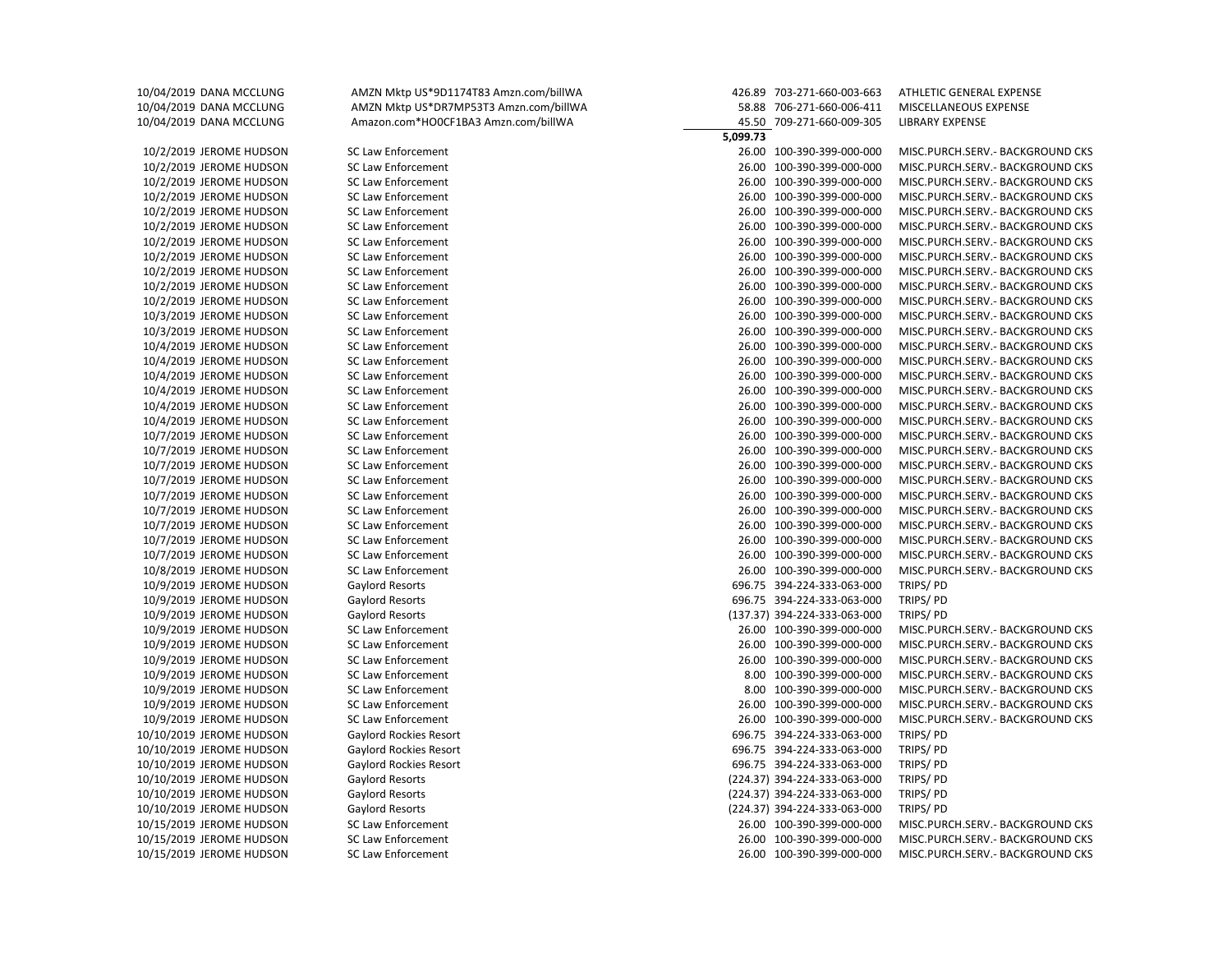10/15/2019 JEROME HUDSON SC Law Enforcement 26.00 100-390-399-000-000 MISC.PURCH.SERV.- BACKGROUND CKS

10/17/2019 JEROME HUDSON Amazon 110.83 203-127-410-000-000 SUPPLIES- LD/DD/OHI, SUPPLEMENTAL 10/18/2019 JEROME HUDSON SC Law Enforcement 26.00 100-390-399-000-000 MISC.PURCH.SERV.- BACKGROUND CKS 10/18/2019 JEROME HUDSON SC Law Enforcement 26.00 100-390-399-000-000 MISC.PURCH.SERV.- BACKGROUND CKS 10/18/2019 JEROME HUDSON SC Law Enforcement 26.00 100-390-399-000-000 MISC.PURCH.SERV.- BACKGROUND CKS 10/18/2019 JEROME HUDSON SC Law Enforcement 26.00 100-390-399-000-000 MISC.PURCH.SERV.- BACKGROUND CKS 10/21/2019 JEROME HUDSON SC Law Enforcement 26.00 100-390-399-000-000 MISC.PURCH.SERV.- BACKGROUND CKS 10/21/2019 JEROME HUDSON SC Law Enforcement 26.00 100-390-399-000-000 MISC.PURCH.SERV.- BACKGROUND CKS 10/21/2019 JEROME HUDSON SC Law Enforcement 26.00 100-390-399-000-000 MISC.PURCH.SERV.- BACKGROUND CKS 10/21/2019 JEROME HUDSON SC Law Enforcement 26.00 100-390-399-000-000 MISC.PURCH.SERV.- BACKGROUND CKS 10/21/2019 JEROME HUDSON SC Law Enforcement 26.00 100-390-399-000-000 MISC.PURCH.SERV.- BACKGROUND CKS 10/21/2019 JEROME HUDSON SC Law Enforcement 26.00 100-390-399-000-000 MISC.PURCH.SERV.- BACKGROUND CKS 10/21/2019 JEROME HUDSON SC Law Enforcement 26.00 100-390-399-000-000 MISC.PURCH.SERV.- BACKGROUND CKS 10/21/2019 JEROME HUDSON SC Law Enforcement 26.00 100-390-399-000-000 MISC.PURCH.SERV.- BACKGROUND CKS 10/21/2019 JEROME HUDSON SC Law Enforcement 26.00 100-390-399-000-000 MISC.PURCH.SERV.- BACKGROUND CKS 10/24/2019 JEROME HUDSON SC Law Enforcement 8.00 100-390-399-000-000 MISC.PURCH.SERV.- BACKGROUND CKS 10/24/2019 JEROME HUDSON SC Law Enforcement 26.00 100-390-399-000-000 MISC.PURCH.SERV.- BACKGROUND CKS 10/24/2019 JEROME HUDSON SC Law Enforcement 26.00 100-390-399-000-000 MISC.PURCH.SERV.- BACKGROUND CKS 10/24/2019 JEROME HUDSON SC Law Enforcement 26.00 100-390-399-000-000 MISC.PURCH.SERV.- BACKGROUND CKS 10/25/2019 JEROME HUDSON SC Law Enforcement 26.00 100-390-399-000-000 MISC.PURCH.SERV.- BACKGROUND CKS 10/25/2019 JEROME HUDSON Amazon 534.95 283-127-410-008-000 SUPPLIES-LD/DD/OHI 10/26/2019 JEROME HUDSON Amazon 29.19 283-128-410-019-000 SUPPLIES- ED 10/28/2019 JEROME HUDSON Amazon 148.38 283-127-410-008-000 SUPPLIES-LD/DD/OHI 10/29/2019 JEROME HUDSON SC Law Enforcement 26.00 100-390-399-000-000 MISC.PURCH.SERV.- BACKGROUND CKS 10/29/2019 JEROME HUDSON SC Law Enforcement 26.00 100-390-399-000-000 MISC.PURCH.SERV.- BACKGROUND CKS 10/29/2019 JEROME HUDSON SC Law Enforcement 26.00 100-390-399-000-000 MISC.PURCH.SERV.- BACKGROUND CKS 10/30/2019 JEROME HUDSON Medical Monks 72.94 203-127-410-000-000 SUPPLIES- LD/DD/OHI, SUPPLEMENTAL 10/31/2019 JEROME HUDSON Div on Aut and DD 600.00 267-224-333-000-PD5 TRIPS- SC STANDARDS 10/31/2019 JEROME HUDSON Amazon 203.29 283-127-410-001-000 SUPPLIES AND MATERIALS 11/1/2019 JEROME HUDSON SC Law Enforcement 26.00 100-390-399-000-000 MISC.PURCH.SERV.- BACKGROUND CKS 11/1/2019 JEROME HUDSON SC Law Enforcement 26.00 100-390-399-000-000 MISC.PURCH.SERV.- BACKGROUND CKS 11/1/2019 JEROME HUDSON SC Law Enforcement 26.00 100-390-399-000-000 MISC.PURCH.SERV.- BACKGROUND CKS  **5,982.85** 10/3/2019 KATIE BROWN NCS GED EXAM 862.50 356-182-312-023-GED GED TESTING 10/3/2019 KATIE BROWN NCS GED EXAM 167.50 900-181-372-000-015 ADULT ED SCHOLARSHIPS 10/3/2019 KATIE BROWN NCS GED EXAM 892.50 723-190-660-023-911 MISCELLANEOUS- ADULT ED EXPENSE  **1,922.50** 11/03/2019 MIKE MAHAFFEY WINTHROP UNIVERSITY WINTHROP.EDU SC 95.00 267-264-333-000-RR3 TRIPS-RECRUITE HQ TEACHERS 10/31/2019 MIKE MAHAFFEY NEWBERRY COLLEGE 803-321-5199 SC 50.00 267-264-333-000-RR3 TRIPS-RECRUITE HQ TEACHERS 10/16/2019 MIKE MAHAFFEY COLG OF CHARLESTON MRK KATZD@COFC.EDSC 199.00 267-264-333-000-RR3 TRIPS-RECRUITE HQ TEACHERS 10/16/2019 MIKE MAHAFFEY PERC EDUCATION FAIR HTTPSWWW.PERCPA 450.00 267-264-333-000-RR3 TRIPS-RECRUITE HQ TEACHERS  **794.00** 10/20/2019 SUNDRA BROOM OLD EDWARDS INN HIGHLANDS NC 693.79 100-224-333-000-000 TRIPS/CONFERENCES 10/20/2019 SUNDRA BROOM MARRIOTT MYTRLE BEACH MYRTLE BEACH SC 301.96 100-231-334-000-000 TRUSTEE EXPENSE 10/20/2019 SUNDRA BROOM MARRIOTT MYTRLE BEACH MYRTLE BEACH SC 334.54 100-231-334-000-000 TRUSTEE EXPENSE 10/14/2019 SUNDRA BROOM UNITED 0161524984014800-932-2732 TX (83.00) 100-231-334-000-000 TRUSTEE EXPENSE 10/10/2019 SUNDRA BROOM GAYLORD ROCKIES RESORT AURORA CO 667.16 100-231-334-000-000 TRUSTEE EXPENSE 10/08/2019 SUNDRA BROOM D J\*WALL-ST-JOURNAL 800-568-7625 MA 21.49 100-232-410-000-000 SUPPLIES 10/04/2019 SUNDRA BROOM AMERICAN ASSOC OF SCHOOL 703-8750700 VA 770.00 100-232-333-000-000 TRIPS AND CONFERENCES  **2,705.94** 10/30/2019 TOM WILSON THE GRAY HOUSE STARR SC 37.50 100-232-410-000-000 SUPPLIES 10/15/2019 TOM WILSON GRACE'S COFFEE HOUSE AN ANDERSON SC 35.64 100-232-410-000-000 SUPPLIES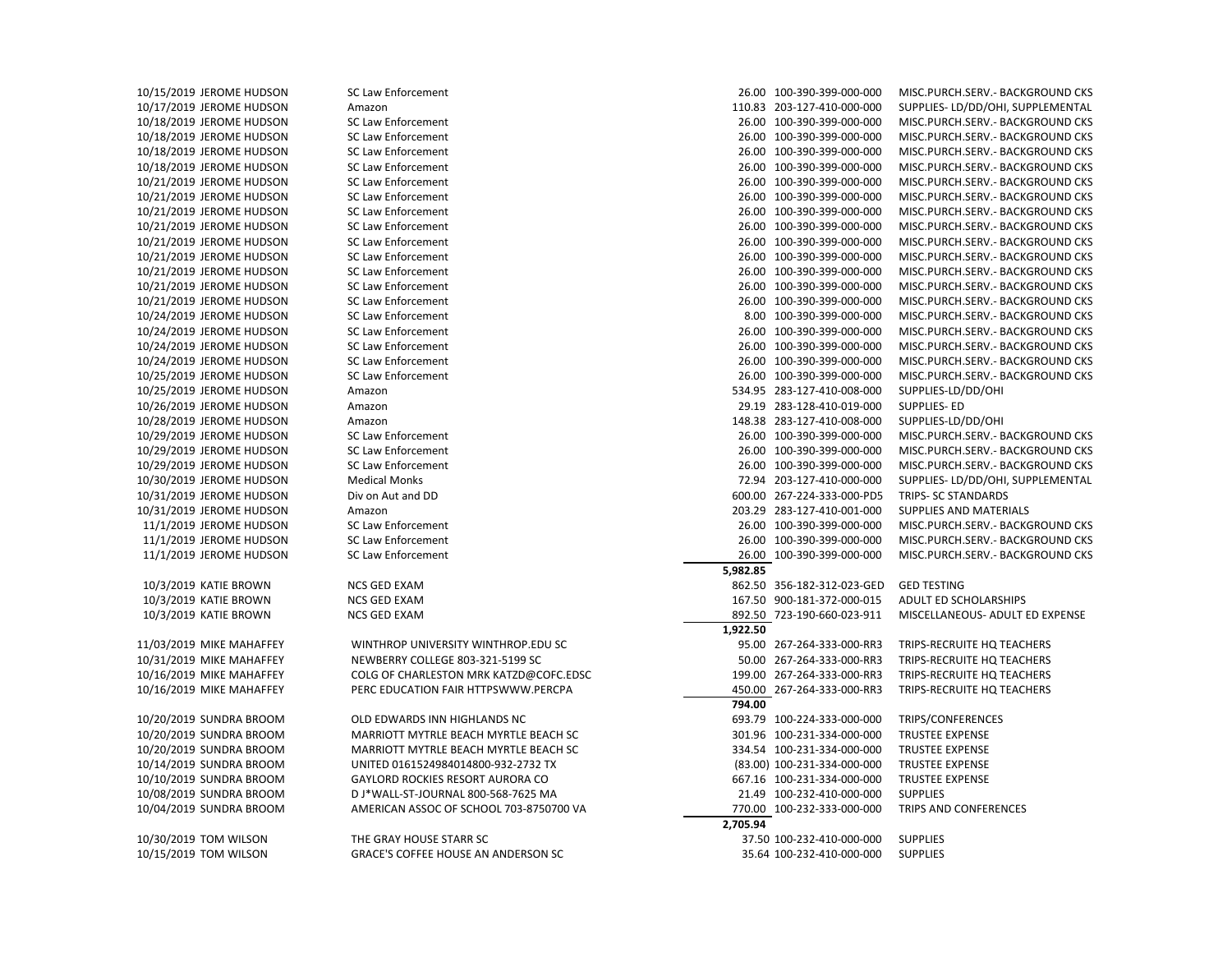| 10/06/2019 TOM WILSON | LONGHORN STEAK 0125207 ANDERSON SC      | 35.22 100-232-410-000-000                              | <b>SUPPLIES</b>                              |
|-----------------------|-----------------------------------------|--------------------------------------------------------|----------------------------------------------|
| 10/2/2019 WESS GRANT  | SLED BACKGROUND CHECK                   | 108.36<br>8.00 100-255-323-000-000                     | <b>CONTRACTED SERVICES</b>                   |
| 10/3/2019 WESS GRANT  | AMAZON                                  | 166.80 100-266-345-000-000                             | TECHNOLOGY INFRASTRUCTURE                    |
| 10/4/2019 WESS GRANT  | SLED BACKGROUND CHECK                   | 26.00 100-254-312-000-SLD                              | <b>SLED CHECKS</b>                           |
| 10/4/2019 WESS GRANT  | SLED BACKGROUND CHECK                   | 26.00 100-254-312-000-SLD                              | <b>SLED CHECKS</b>                           |
| 10/4/2019 WESS GRANT  | SLED BACKGROUND CHECK                   | 8.00 100-255-323-000-000                               | <b>CONTRACTED SERVICES</b>                   |
| 10/4/2019 WESS GRANT  | <b>BEST BUY</b>                         | 48.13 100-266-345-000-000                              | TECHNOLOGY INFRASTRUCTURE                    |
| 10/7/2019 WESS GRANT  | SLED BACKGROUND CHECK                   | 8.00 100-255-323-000-000                               | <b>CONTRACTED SERVICES</b>                   |
| 10/7/2019 WESS GRANT  | SLED BACKGROUND CHECK                   | 8.00 100-255-323-000-000                               | <b>CONTRACTED SERVICES</b>                   |
| 10/7/2019 WESS GRANT  | SLED BACKGROUND CHECK                   | 26.00 100-254-312-000-SLD                              | <b>SLED CHECKS</b>                           |
| 10/8/2019 WESS GRANT  | SLED BACKGROUND CHECK                   | 26.00 100-254-312-000-SLD                              | <b>SLED CHECKS</b>                           |
| 10/8/2019 WESS GRANT  | SLED BACKGROUND CHECK                   | 26.00 100-254-312-000-SLD                              | <b>SLED CHECKS</b>                           |
| 10/9/2019 WESS GRANT  | AMAZON                                  | 11.72 100-266-345-000-000                              | TECHNOLOGY INFRASTRUCTURE                    |
| 10/9/2019 WESS GRANT  | SLED BACKGROUND CHECK                   | 8.00 100-255-323-000-000                               | <b>CONTRACTED SERVICES</b>                   |
| 10/11/2019 WESS GRANT | SMORE.COM                               | 79.00 600-256-640-000-000                              | <b>DUES AND FEES</b>                         |
| 10/15/2019 WESS GRANT | SLED BACKGROUND CHECK                   | 26.00 100-254-312-000-SLD                              | <b>SLED CHECKS</b>                           |
|                       | SLED BACKGROUND CHECK                   | 26.00 100-254-312-000-SLD                              | <b>SLED CHECKS</b>                           |
| 10/15/2019 WESS GRANT |                                         |                                                        |                                              |
| 10/15/2019 WESS GRANT | SLED BACKGROUND CHECK<br><b>RED FOX</b> | 8.00 100-255-323-000-000<br>318.99 631-256-460-031-000 | <b>CONTRACTED SERVICES</b><br>PURCHASED FOOD |
| 10/17/2019 WESS GRANT |                                         | 1.99 100-266-345-000-000                               |                                              |
| 10/17/2019 WESS GRANT | WEB NETWORK SOLUTIONS                   |                                                        | TECHNOLOGY INFRASTRUCTURE                    |
| 10/19/2019 WESS GRANT | AMAZON                                  | 246.05 100-266-345-000-000                             | TECHNOLOGY INFRASTRUCTURE                    |
| 10/23/2019 WESS GRANT | AMAZON                                  | 341.81 860-266-312-000-000                             | PURCHASED SERVICES                           |
| 10/23/2019 WESS GRANT | SLED BACKGROUND CHECK                   | 26.00 600-256-640-000-000                              | DUES AND FEES                                |
| 10/23/2019 WESS GRANT | SLED BACKGROUND CHECK                   | 26.00 600-256-640-000-000                              | DUES AND FEES                                |
| 10/23/2019 WESS GRANT | SLED BACKGROUND CHECK                   | 26.00 600-256-640-000-000                              | DUES AND FEES                                |
| 10/23/2019 WESS GRANT | SLED BACKGROUND CHECK                   | 26.00 100-254-312-000-SLD                              | <b>SLED CHECKS</b>                           |
| 10/24/2019 WESS GRANT | AMAZON                                  | 183.60 100-266-345-000-000                             | TECHNOLOGY INFRASTRUCTURE                    |
| 10/25/2019 WESS GRANT | AMAZON                                  | 202.04 100-266-345-000-000                             | TECHNOLOGY INFRASTRUCTURE                    |
| 10/28/2019 WESS GRANT | AMAZON                                  | 37.99 100-266-410-000-000                              | <b>SUPPLIES</b>                              |
| 10/28/2019 WESS GRANT | AMAZON                                  | 102.33 100-266-410-000-000                             | <b>SUPPLIES</b>                              |
| 10/29/2019 WESS GRANT | AMAZON                                  | 74.11 100-266-345-000-000                              | TECHNOLOGY INFRASTRUCTURE                    |
| 10/29/2019 WESS GRANT | CROWN PLAZA KNOXVILLE                   | 241.54 100-254-333-000-001                             | <b>TRIPS &amp; CONFERENCES</b>               |
| 10/29/2019 WESS GRANT | CROWN PLAZA KNOXVILLE                   | 241.54 100-254-333-000-001                             | <b>TRIPS &amp; CONFERENCES</b>               |
| 10/29/2019 WESS GRANT | CROWN PLAZA KNOXVILLE                   | 241.54 100-254-333-000-001                             | TRIPS & CONFERENCES                          |
| 10/30/2019 WESS GRANT | AMAZON                                  | 121.16 100-266-314-000-000                             | <b>REPAIRS TO EQUIPMENT</b>                  |
| 10/30/2019 WESS GRANT | SLED BACKGROUND CHECK                   | 8.00 100-255-323-000-000                               | <b>CONTRACTED SERVICES</b>                   |
| 10/30/2019 WESS GRANT | SLED BACKGROUND CHECK                   | 8.00 100-255-323-000-000                               | <b>CONTRACTED SERVICES</b>                   |
| 10/30/2019 WESS GRANT | SLED BACKGROUND CHECK                   | 8.00 100-255-323-000-000                               | <b>CONTRACTED SERVICES</b>                   |
| 10/30/2019 WESS GRANT | SLED BACKGROUND CHECK                   | 8.00 100-255-323-000-000                               | <b>CONTRACTED SERVICES</b>                   |
| 10/30/2019 WESS GRANT | SLED BACKGROUND CHECK                   | 8.00 100-255-323-000-000                               | <b>CONTRACTED SERVICES</b>                   |
| 10/31/2019 WESS GRANT | SLED BACKGROUND CHECK                   | 8.00 100-255-323-000-000                               | <b>CONTRACTED SERVICES</b>                   |
| 10/31/2019 WESS GRANT | SLED BACKGROUND CHECK                   | 8.00 100-255-323-000-000                               | <b>CONTRACTED SERVICES</b>                   |
| 10/31/2019 WESS GRANT | SLED BACKGROUND CHECK                   | 8.00 100-255-323-000-000                               | <b>CONTRACTED SERVICES</b>                   |
| 10/31/2019 WESS GRANT | SLED BACKGROUND CHECK                   | 8.00 100-255-323-000-000                               | <b>CONTRACTED SERVICES</b>                   |
| 11/1/2019 WESS GRANT  | SLED BACKGROUND CHECK                   | 8.00 100-255-323-000-000                               | <b>CONTRACTED SERVICES</b>                   |
| 11/1/2019 WESS GRANT  | SLED BACKGROUND CHECK                   | 8.00 100-255-323-000-000                               | <b>CONTRACTED SERVICES</b>                   |
| 11/1/2019 WESS GRANT  | SLED BACKGROUND CHECK                   | 8.00 100-255-323-000-000                               | <b>CONTRACTED SERVICES</b>                   |
|                       |                                         | 3,090.34                                               |                                              |
| 10/3/2019 TRIPP DUKES | Amazon                                  | 263.30 395-212-410-000-000                             | SUPPLIES AND MATERIALS                       |
| 10/8/2019 TRIPP DUKES | Powtoon.com                             | 24.00 100-221-445-000-000                              | <b>TECHNOLOGY SUPPLIES</b>                   |
| 10/8/2019 TRIPP DUKES | <b>IBT IIS Fingerprint</b>              | 40.00 100-147-312-011-000                              | PURCHASED SERVICES                           |
|                       |                                         |                                                        |                                              |